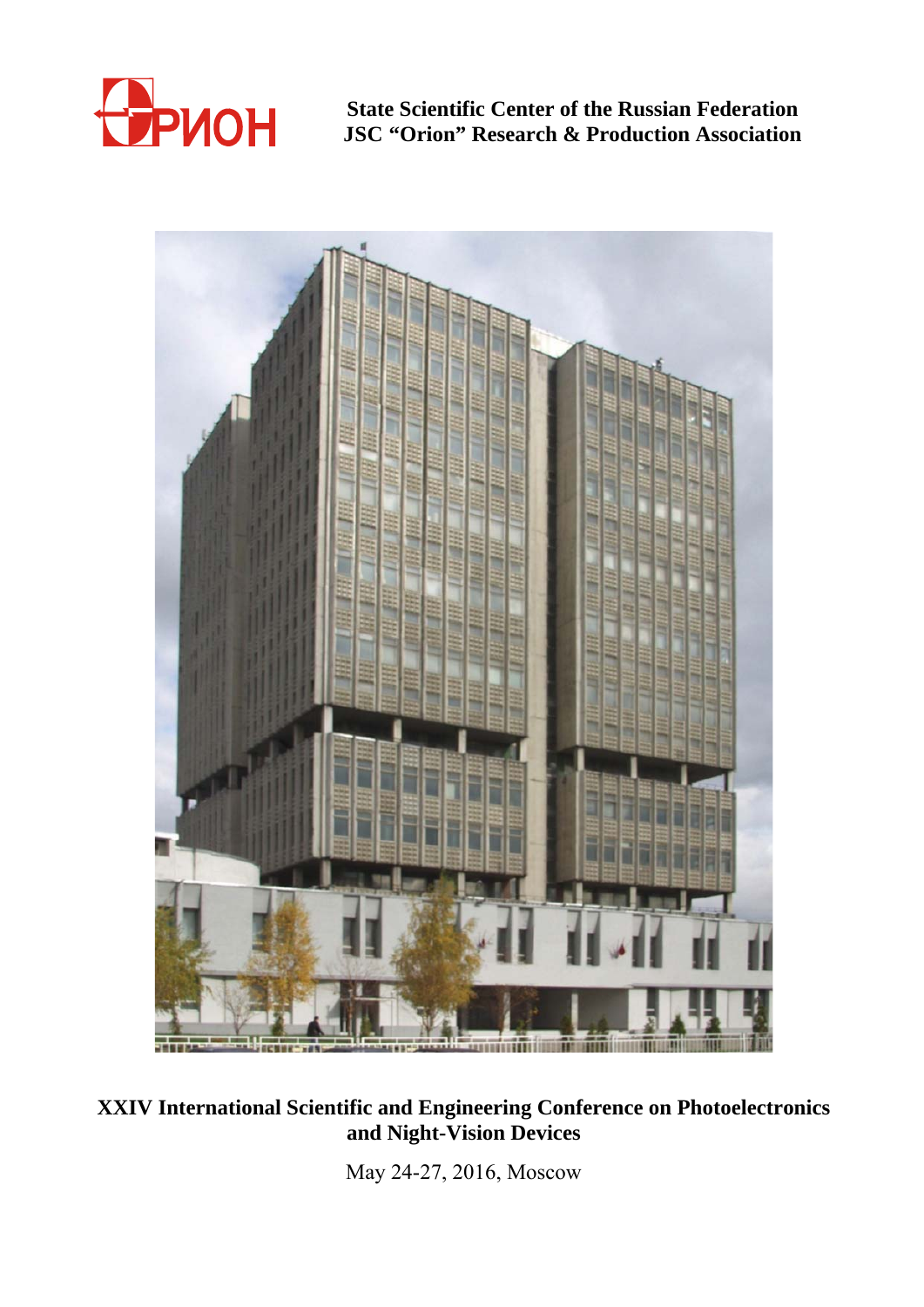### *Conference is organized by*: **The State Scientific Center of Russian Federation JSC "Orion" R&P Association"**

*Conferences is supported by*:

- **Ministry of Industry and Trade of the Russian Federation**
- **Ministry of Education and Science of the Russian Federation**
- **Russian Academy of Sciences**
- **State Corporation "Rostec"**
- **JSC "Schwabe"**
- **Moscow Government**
- **D.S. Rozhdestvensky Optical Society**

The conference will be held in Moscow by JSC "Orion" Research & Production Association in May 24-27, 2016.

#### **Conference topics:**

- $\checkmark$  Semiconductor and thermal photodetectors, FPA;
- $\checkmark$  Signal processing methods,
- $\checkmark$  Thermovision and night vision systems engineering;
- $\checkmark$  New trends and advances in photoelectronics;
- $\checkmark$  Microelectronics for photodetectors and FPAs (including cryogenics);
- $\checkmark$  New technologies and materials for photodetectors and FPA;
- $\checkmark$  Metrology for optical radiation detection;
- $\checkmark$  Microcryogenic technology for photodetectors and FPAs;
- $\checkmark$  UV photodetectors;
- $\checkmark$  Multispectral photodetectors;
- $\checkmark$  Special software for photoelectronics and optics.

## **During the conference there will be an exhibition of scientific and technological achievements of participating enterprises.**

#### *Organization committee:*

**Chairman:** A.M. Filachev, "Orion" Research & Production Association

#### **Vice-chairmen**:

 M.D. Korneeva, "Orion" Research & Production Association L.Ya. Grinchenko, "Orion" Research & Production Association

Executive secretary

M.I. Romanishina, "Orion" Research & Production Association

### **Committee members**:

K.A. Volkov – "Orion" Research & Production Association A.G. Aristov – "Orion" Research & Production Association D.V. Larchenkov – Ministry of Industry and Trade of RF A.M. Tokarev – "Orion" Research & Production Association S.V. Popov – JSC "Schwabe"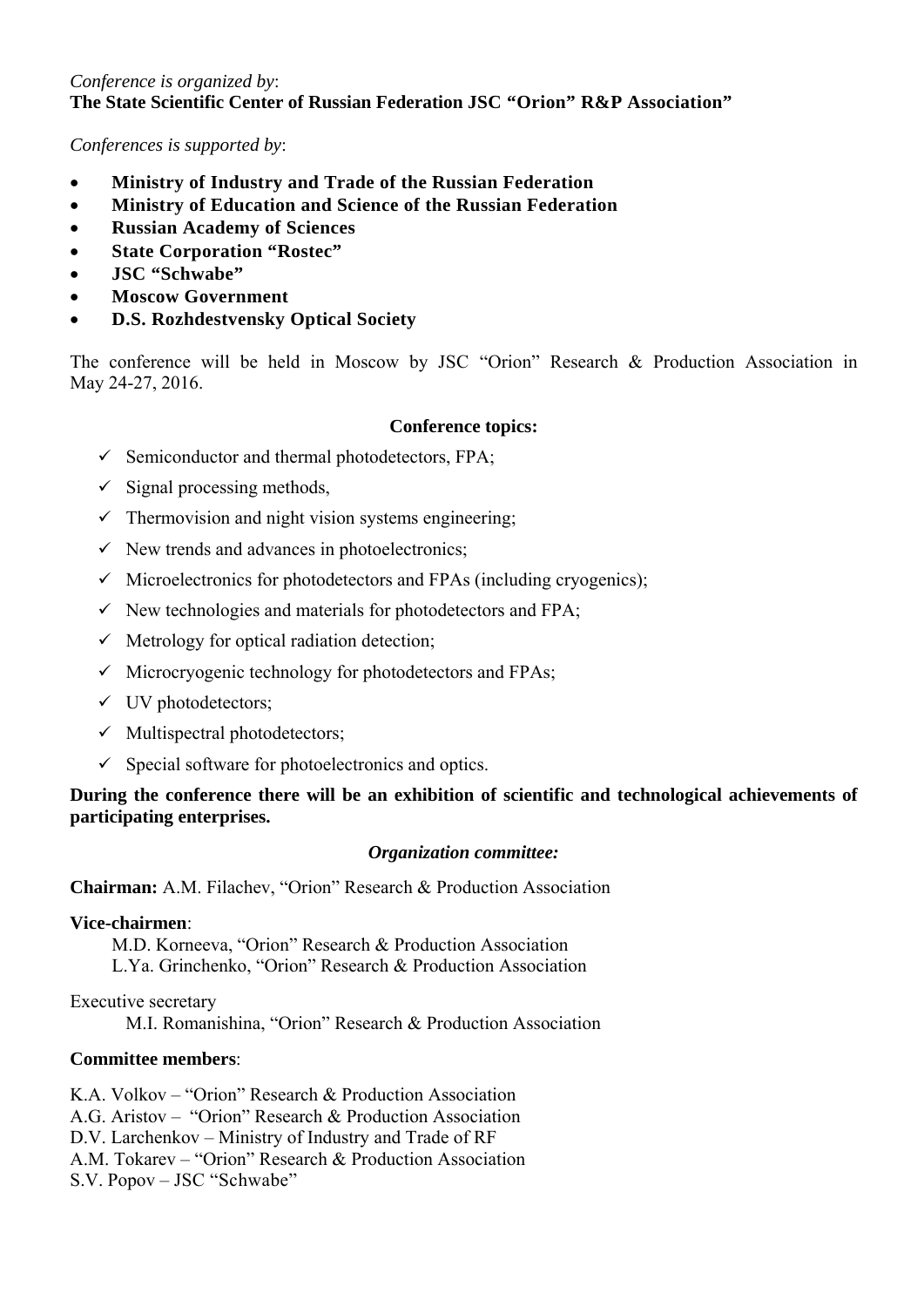#### *International Program Committee*

**Chairman**: A.M. Filachev, "Orion" Research & Production Association, Russia

#### **Vice-chairmen**:

I.D. Burlakov, "Orion" Research & Production Association, Russia

V.P. Ponomarenko, "Orion" Research & Production Association, Russia

**Scientific secretary**: N.I. Yakovleva, "Orion" Research & Production Association, Russia

## **Committee members:**

- A.L. Aseev SB RAS
- Yu.I. Belousov Central Research Institute "Kometa", Russia
- N.A. Bondarev State Corporation "Rostec"
- A.S. Bugaev MIPT, Russia
- V.A. Bykov SRI of Physical Problems of F.V. Lukin, Russia
- Y.V. Gulyaev Institute of Radio-engineering and Electronics RAS
- V.P. Ivanov JSC "NPO GIPO", Russia
- V.V. Karpov JSC "Shvabe-photosystems, Russia
- V.N. Krutikov VNIIOFI, Russia
- N.N. Kudryavtsev MIPT, Russia
- A.V. Latyshev Institute of Semiconductor Physics SB RAS
- A..A. Marmalyuk M. Stelmakh RDI "Polyus", Russia
- V.P. Ponomarenko "Orion" Research & Production Association, Russia
- S.V. Popov JSC "Schwabe", Russia
- V.I. Pustovoiyt S&T Center of Unique Instrumentation RAS
- V.I. Ryzhii Science & Education Center "Photonics & IR", Russia
- A. Rogalski Institute of Applied Physics, Military University of Technology, Poland
- E.Y. Salaev Institute of Physics NAS, Azerbaijan
- A.S. Sigov MIREA, Russia
- V.A. Soldatenkov NPO "Geofizika-NV", Russia
- V.G. Sredin Military Academy of the RVSN, Russia
- R.M. Stepanov NRI "Electron", Russia
- A.P. Tarasov JSC "Krasnogorsky Zavod", Russia
- V.V. Tarasov JSC Central Research Institute "Cyclone", Russia
- Y.P. Yakovlev Ioffe Physical-Technical Institute RAS
- Yu.G. Yakushenkov MIIGAIK, Russia

# **Official languages of Conference are Russian and English**

The conference program provides for oral and poster reports.

### **Paper submission and specifications:**

Papers are presented in English. The volume of papers should be 3 to 5 pages. Use A4 paper, 12-point Times New Rome font. The paper submission must include all the following: Paper Title, Authors, Affiliation, City and Country, Papers Text and References.

Papers must be sent as files in Microsoft Word format. Illustrations can be inserted to text as JPG, BMP, WMF or EMF files. Another format of illustrations must be converted to one of these formats before inserting to text.

Please, send e-mail the paper (summary of report), participant's card to: **conf@orion-ir.ru** 

The special software developers intended to make the presentation with using computer technique must send application with the demands on required PC data and software.

Participant's card and additional information on conference is represented on http: // www.**orion-ir.ru**